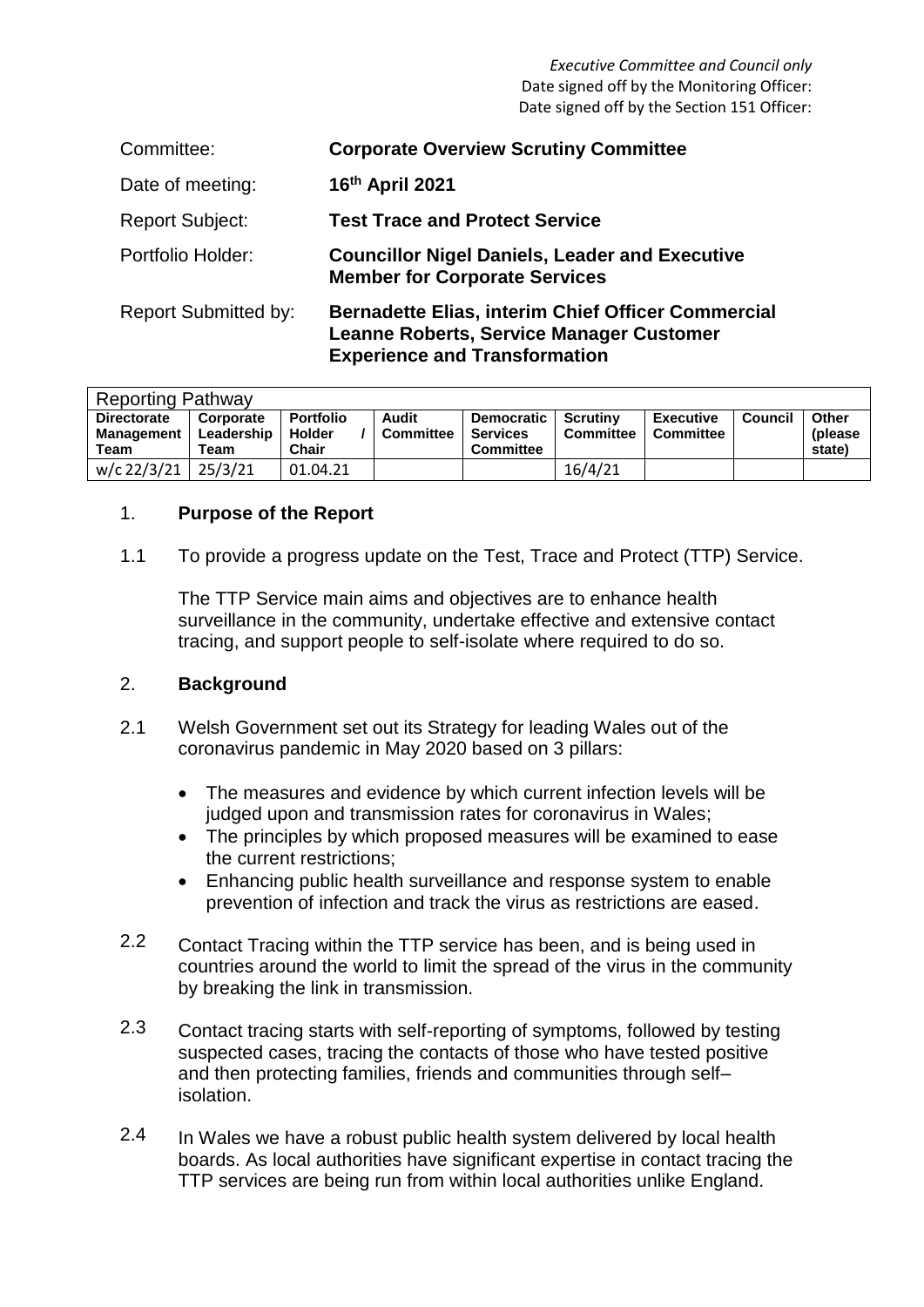2.5 Blaenau Gwent TTP Service is a regional approach with four other local authorities across Gwent (Caerphilly, Newport, Monmouth and Torfaen) all working in partnership with Aneurin Bevan University Health Board and Public Health Wales.

#### 3. **Current Position**

- 3.1 TTP service is in operation 7 days a week, 8am to 8pm, operating across bank holidays and currently deals with:
	- New cases for tracing by Tracers, where contacts are identified;
	- Contacts of positive cases identified are contacted by Advisors who carry out daily check ins over the period of isolation. The Advisors will look out for symptoms, give advice around self-isolation making sure this is maintained through the isolation period. Also link into the Locality Response Teams and Benefits Teams for the Self Isolation payment scheme;
	- Backward tracing of cases;
	- Heavily involved in the variant tracing;
	- Recent commencement of Lateral Flow Testing, (to note 10 received to date with al PCR tests being taken within 24 hours of Lateral Flow Test).

#### 4. **Options for Recommendation**

That the Corporate Overview Scrutiny Committee:

#### 4.1 **Option 1:**

Considers and accepts the progress update.

#### 4.2 **Option 2:**

Considers the progress update and provides specific comment on the report.

### 5. **Evidence of how does this topic supports the achievement of the Corporate Plan / Statutory Responsibilities / Blaenau Gwent Wellbeing Plan**

- 5.1 The TTP service is a critical part of the organisational strategy for fighting the pandemic and supports the statutory responsibilities of the organisation.
- 5.2 It supports Welsh Government's strategy and its framework for recovery and leading Wales out of the coronavirus pandemic.

## 6. **Implications Against Each Option**

## 6.1 *Impact on Budget (short and long term impact)*

There is no direct impact on budgets.

The TTP Service is fully funded by Welsh Government.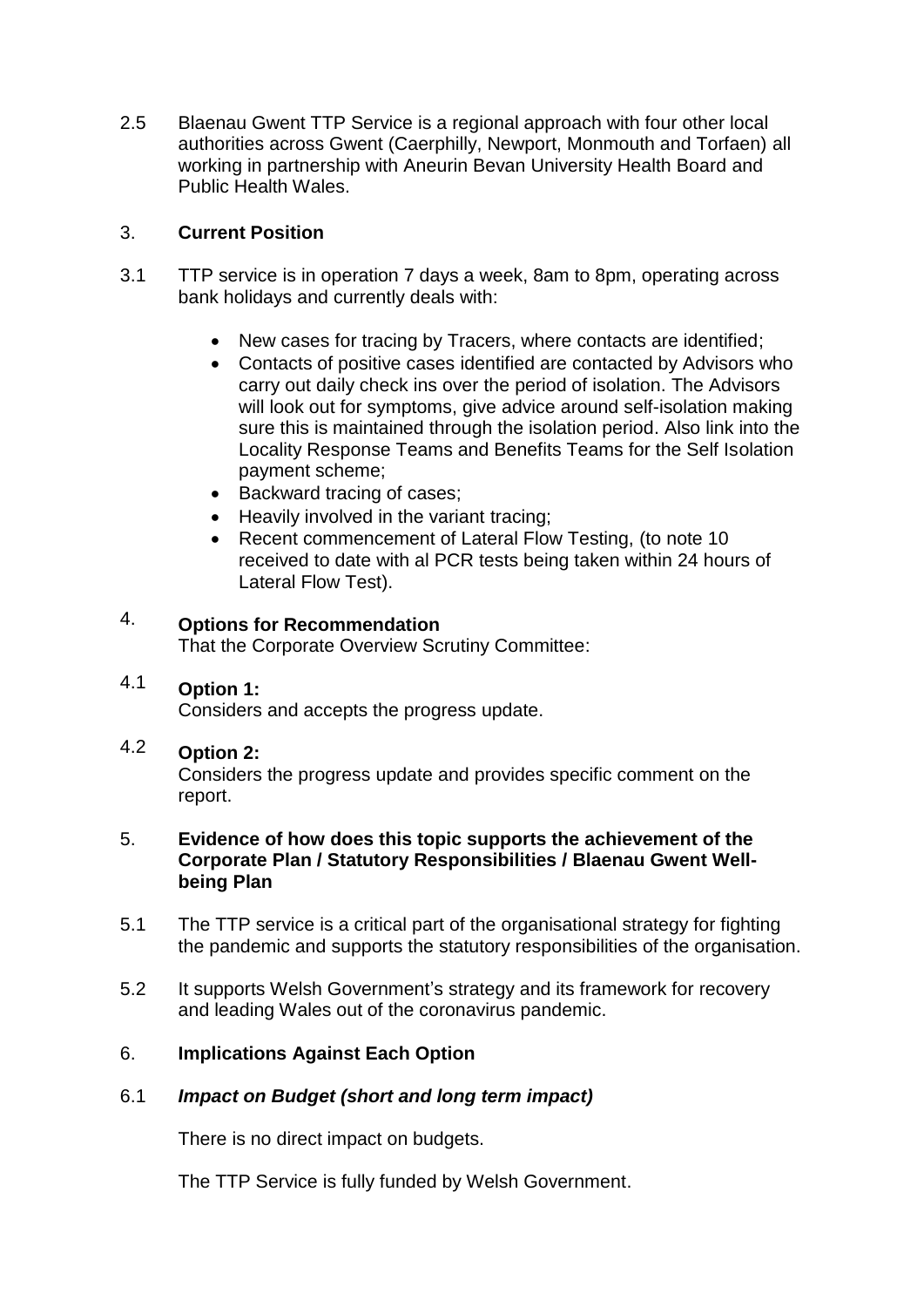# 6.2 *Risk including Mitigating Actions*

The risks associated will underperformance against the strategy will be mitigated through a whole Council approach.

## 6.3 *Legal*

Where alternative delivery models are explored due diligence will be undertaken before any decisions are made.

#### 6.4 *Human Resources*

- 6.4.1 Blaenau Gwent set up the TTP service within the Commercial Services directorate in June 2020 with the first positive case being traced on June 9<sup>th</sup> 2020.
- 6.4.2 The initial service was set up utilising redeployed staff from within the Local Authority, staff who were unable to carry out their substantive roles due to the COVID19 pandemic.
- 6.4.3 The team consisted of around 10 members of staff and also included 3 members of staff from Tai Calon Housing.
- 6.4.4 In July 2020 an extensive recruitment campaign was undertaken to appoint staff into the service to replace the redeployed staff who were looking to return to their substantive roles in September 2020.
- 6.4.5 The recruitment campaign resulted in a high volume of applications being received and the first phase of recruitment was completed by September 2020.
- 6.4.6 Due to high volumes of positive cases across the borough a second phase of recruitment was undertaken in November to increase capacity to deal with the high numbers, this was concluded by middle of December and a bolstered team was in place to cover the Christmas period.
- 6.4.7 The current TTP service employs 90 members of staff, in a mixture of Tracer, Advisor and Shift Supervisor positions.

# 7. **Supporting Evidence**

## 7.1 *Performance Information and Data*

Key activity undertaken in Blaenau Gwent TTP service since its inception in June 2020 to March 20<sup>th</sup> 2021:

- 6,206 new positive cases have been identified and passed to the team for tracing, of which;
- 5,497 have been eligible for tracing by the team (some are not eligible as have been in hospital, passed away);
- 13,000 contacts have been identified by the team from the new positive cases;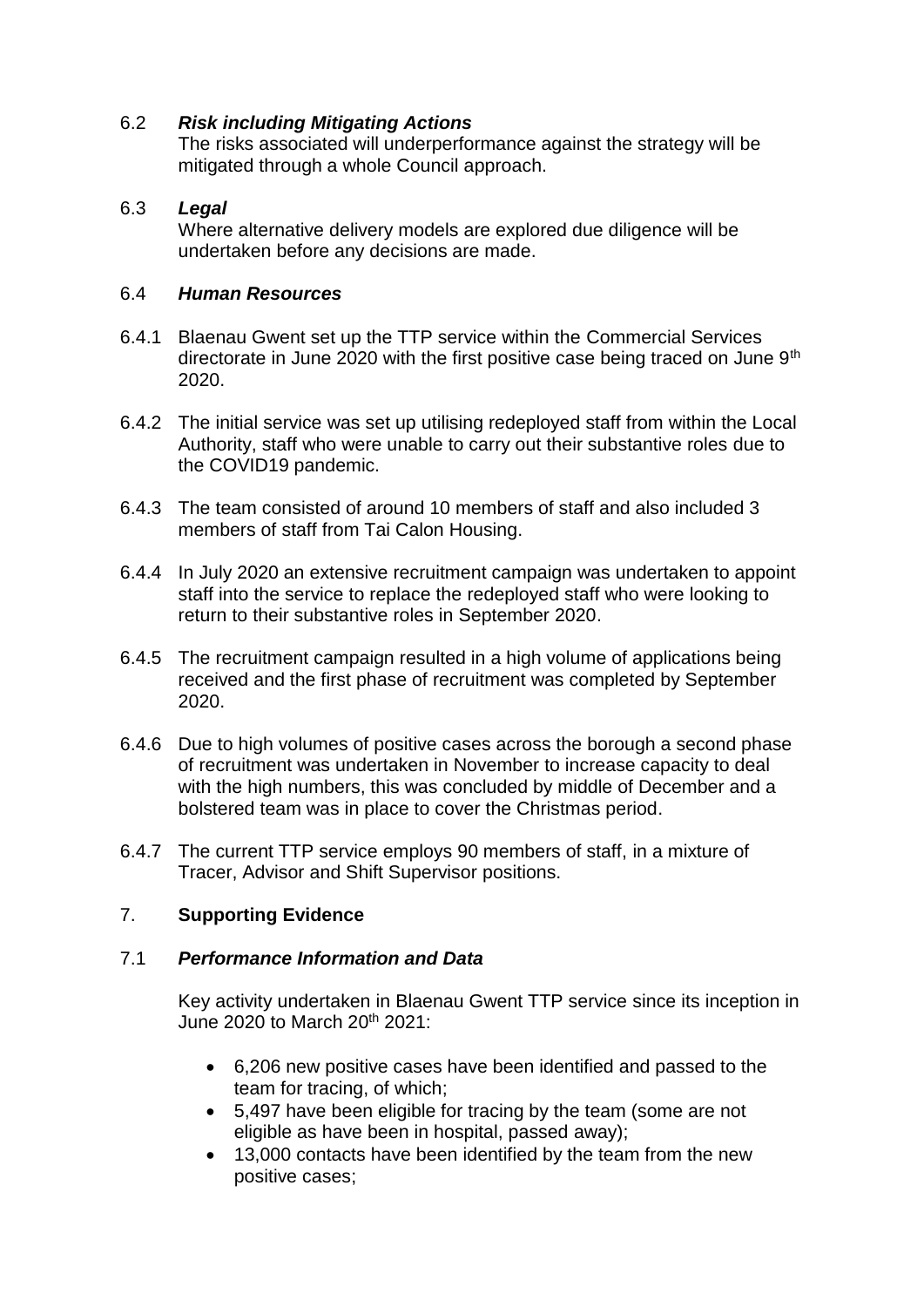- 100% of new eligible cases were successfully followed up;
- 94% of new contacts were successfully followed up;

Performance of Gwent TTP service overall as a region is in top quartile. Performance data for the period June 2020 to March 20<sup>th</sup> 2021

- 41,113 new positive cases identified and passed to the teams for tracing, of which;
- 37,000 have been eligible for tracing and passed to the teams;
- 68,000 contacts have been identified from new positive cases;
- 100% of new eligible cases were successfully followed up;
- 97% of new contacts were successfully followed up across the region.

# 7.2 **Expected outcome for the public**

The Test, Trace, Protect Service main aims and objectives are to enhance health surveillance in the community, undertake effective and extensive contact tracing, and support people to self-isolate where required to do so.

## 7.3 *Involvement (consultation, engagement, participation)*

As a key part of the commissioning cycle to ensure service specifications take account of the needs of service users. Any changes to service delivery models will be consulted on in the usual way.

# 7.4 *Thinking for the Long term (forward planning)*

The strategy is at the heart of the medium and long term planning for Blaenau Gwent and recognises not only where the Council needs to seek new income streams but also where it needs to review how it deploys its current expenditure.

## 7.5 *Preventative focus*

The TTP Strategy is designed to prevent future spread of COVID19 and supports future delivery models.

## 7.6 *Collaboration / partnership working*

There are opportunities through this strategy to further consider advantageous ways of working across local authorities and the Public Service Board.

# 7.7 *Integration (across service areas)*

The strategy takes a whole council approach. It promotes transparency across the organisation, building best practice outside of directorate silos and promotes the maximising and sharing of skills and learning.